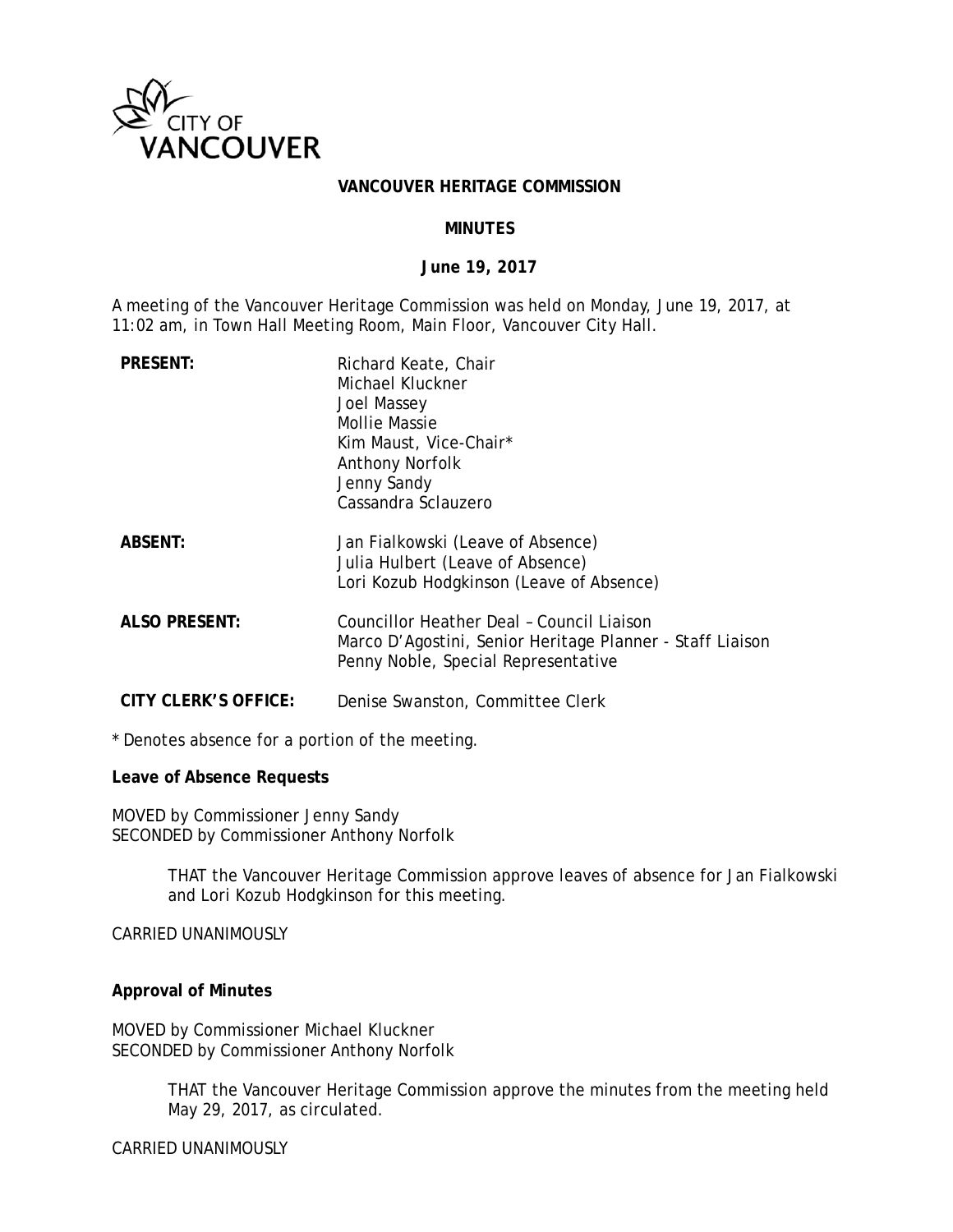# **1. Business Arising from the Minutes**

None.

- **2. Conservation Review**
- **(a) 1920 SW Marine Drive (Casa Mia) Rezoning and Heritage Designation VHR 'A'**

**Issues:** 

- Compatibility and integration for the addition with the house; and
- Overall support for the project.
- **Applicants:** Donald Luxton, Donald Luxton & Associates Peter Lang, IBI Group
- **Staff:** James Boldt, Heritage Planner

Staff and the applicant team reviewed the application and responded to questions and comments from the Commission.

MOVED by Commissioner Jenny Sandy SECONDED by Commissioner Kim Maust

> THAT the Vancouver Heritage Commission supports the rezoning application for the restoration, preservation, and designation, including interior features, of 1920 South West Marine Drive, Casa Mia, which will include a Senior's Community Care Facility with 58 publically funded beds and 32 privately funded beds, as presented at its meeting of June 19, 2017, noting the following:

- The applicant's intent to preserve the terra cotta roof, the dormers, and a number of interior features including the basement level ballroom, the billiards room, the "Disney room" and the original stair;
- Further design consideration be given to the junction of the new facility to Casa Mia, in particular at the dormers of the second level, ensuring that every attempt is given to making the transitions as transparent and sympathetic as possible; and,
- Further design consideration be given to softening the design of the new addition to make it more compatible with the residential nature of the site.

CARRIED UNANIMOUSLY

**(b) 6 West 17th Avenue (Turner Dairy) Rezoning and Heritage Designation VHC 'C' proposed**

**Issues:**

- Overall proposal and conservation strategy; and
- Reconstruction of the rear block.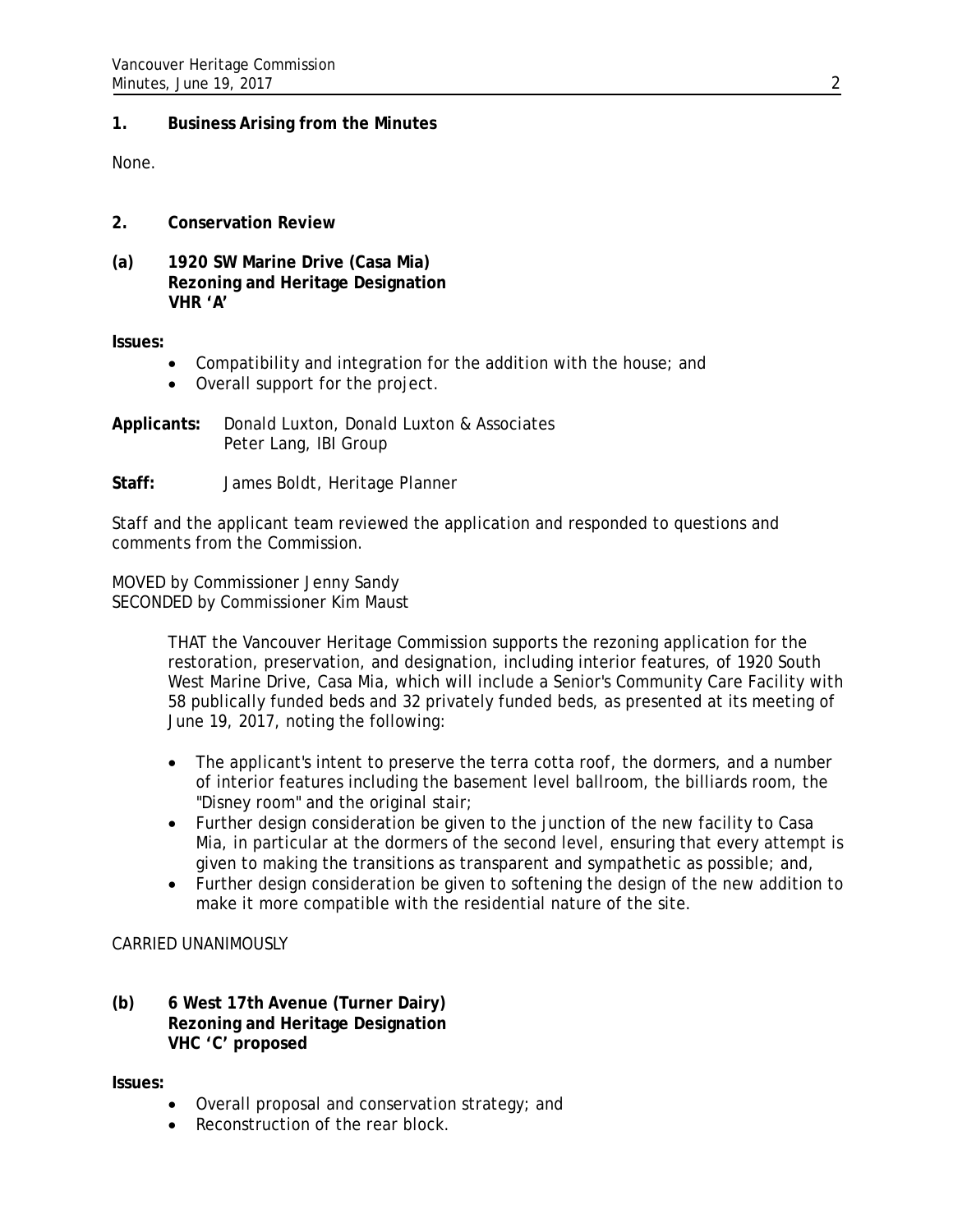**Applicants:** Inge Roecker, ASIR studio

James Burton, Birmingham and Wood Architects

**Staff:** James Boldt, Heritage Planner

Staff and the applicant team reviewed the application and responded to questions and comments from the Commission.

The following was clarified regarding the development:

- The sliding gate entrance off Ontario will not be for vehicles; and
- The stables are open plan 1.5 storey loft-style units.

MOVED by Commissioner Kim Maust SECONDED by Commissioner Cassandra Sclauzero

> That the Vancouver Heritage Commission supports the rezoning application for the rehabilitation and designation of 6 West 17th Avenue, the Turner Dairy, for adaptive reuse as a residential building, as presented at its meeting on June 19, 2017, noting the following:

- The Commission is excited at the prospect of preserving this historic industrial building in its historic setting that was home to a number of Vancouver's dairies;
- The Commission supports the conservation plan, which focuses on the preservation of the character defining elements, including sighting, massing, rectilinear form, window locations, the stable building and the original trusses of the heritage diary.
- The Commission recommends that a condition of the rezoning require the use of milled siding, reusing original if possible, on the elevations where the Building By-law does not require non-combustible construction; and,
- The Commission notes that the rear block is being replaced in order to provide offstreet parking.

CARRIED UNANIMOUSLY

\* \* \* \* \*

The Commission recessed at 12:24 pm and reconvened at 12:33 pm.

\* \* \* \* \*

**(c) 6825 West Boulevard (Twiss House) Rezoning and Heritage Designation VHR 'C'** 

**Issues:** 

- Conversion of the heritage building to contain two Dwelling Units;
- Relationship to new infill development and compatibility of new development; and
- Opportunities to retain sense of semi-rural estate character.

**Applicant**: Jim Bussey, Formwerks Architectural

**Staff**: James Boldt, Heritage Planner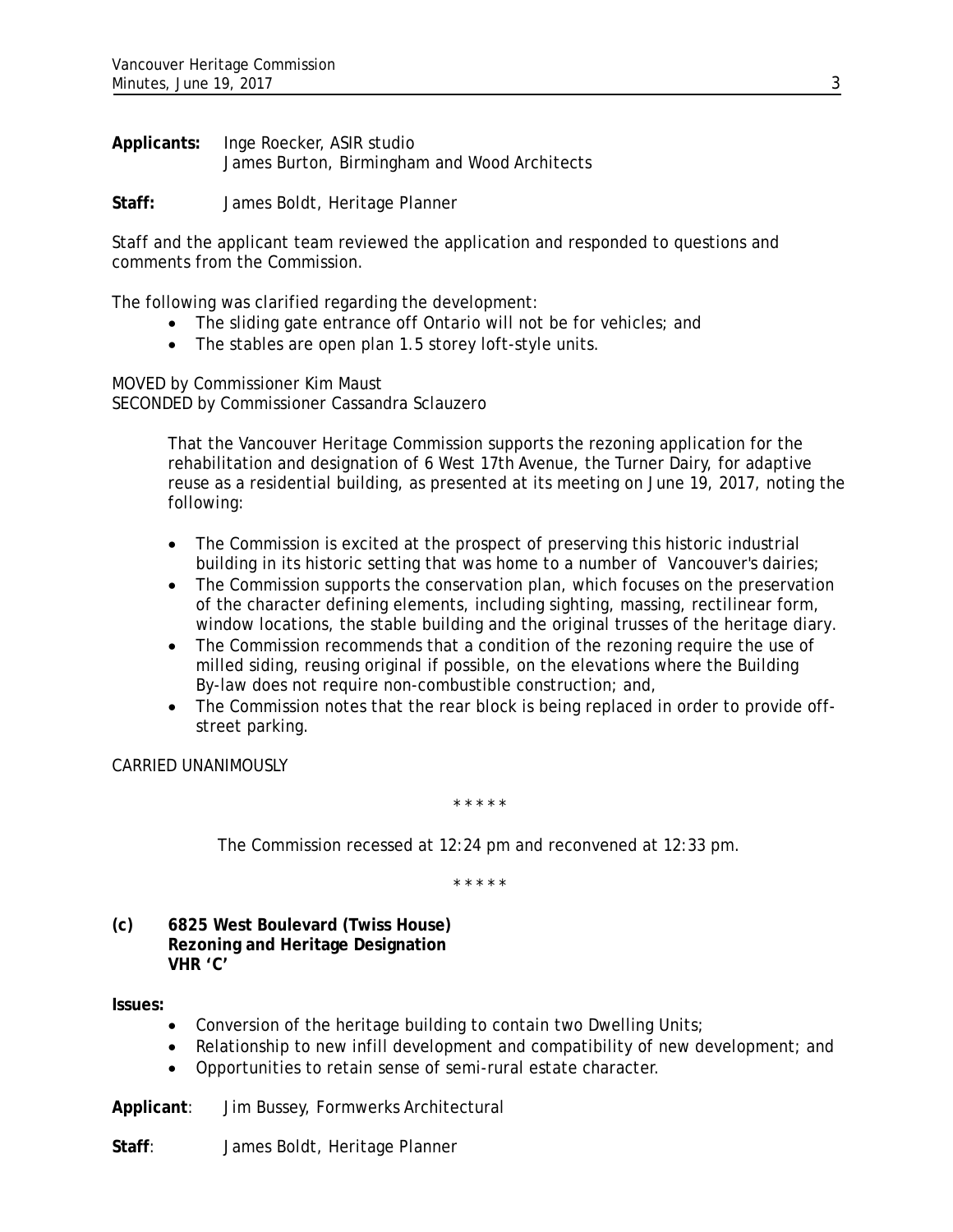Staff and the applicant reviewed the application and responded to questions and comments from the Commission.

MOVED by Commissioner Kim Maust SECONDED by Commissioner Mollie Massie

> THAT the Vancouver Heritage Commission supports the rezoning application for the heritage restoration and designation of 6825 West Boulevard, the Twiss House, including the addition of three infill duplexes plus coach house on the property, as presented at its meeting on June 19, 2017, noting the following:

- The Commission supports the effort of the applicant to add to this site with gentle densification staying within its current allowable density but asks that further design consideration be given to adjusting the size of the infill adjacent to the heritage house and moving it to the north west to the extent feasible thereby allowing for greater sight lines around the heritage house; and
- Further consideration be given to removing the parking structure addition to the heritage house and leaving the parking adjacent at surface.

### CARRIED UNANIMOUSLY

**(d) 150 Robson Street (Northern Electric Company Building) Rezoning and Heritage Designation VHR 'B'** 

**Issues:** 

- Retention and rehabilitation of the facades.
- **Applicants:** Blake Chartrand, Amacon Daniel Eisenberg & Roberto Podda, GBL Architects Robert Lemon, Robert Lemon Architect Inc.

**Staff:** James Boldt, Heritage Planner

Staff and the applicant team reviewed the application and responded to questions and comments from the Commission.

MOVED by Commissioner Michael Kluckner SECONDED by Commissioner Mollie Massie

> THAT the Vancouver Heritage Commission, while regretting the loss of the full structure, supports the rezoning application to 150 Robson Street, which includes the preservation and restoration of the art-moderne façades of the Northern Electric Company Building, as presented at its meeting on June 19, 2017, noting the following:

- The applicant has committed to having the windows align with the hotel rooms which will be located behind the heritage structure;
- The applicant's intent to preserve the character defining elements of the façades, including the window construction, and the board form concrete banding on the lane elevation;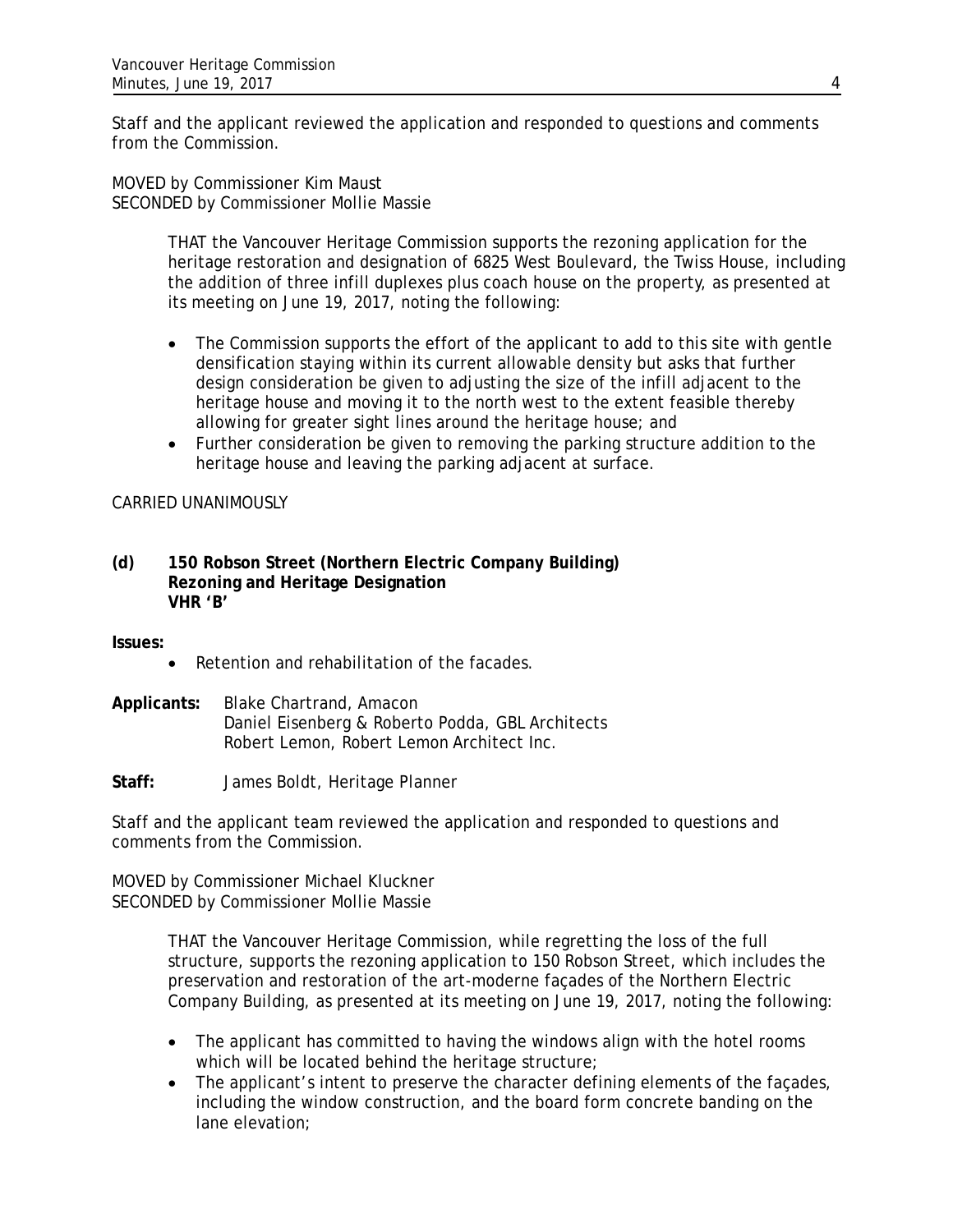- Further design consideration be given to using black "bronze" metals for the three new entries of the heritage façade; and
- The pro forma in support of the rezoning application was not presented to the Commission, and therefore the Commission is unable to provide an opinion on the Floor Space Ratio of the proposed project.

## CARRIED UNANIMOUSLY

*Note: Due to a scheduling conflict, the remainder of the meeting was held in the Broadway room in the West Annex (515 West 10th Avenue).* 

### **3. Heritage Action Plan Update**

Tanis Knowles Yarnell provided an update on the character home retention material as well as the Heritage Action Plan update and responded to questions and comments from the Commission. Ms. Knowles Yarnell noted a report will be going to Council in July, with a referral to Public Hearing in September.

MOVED by Commissioner Jenny Sandy SECONDED by Commissioner Michael Kluckner

> THAT the Vancouver Heritage Commission supports the general direction of the Character Home Retention Incentives Program, as presented at its meeting on June 19, 2017, and draws attention to the need for certainty about the application process and the need to address relaxations for non-conformities.

> FURTHER THAT the Commission wishes to discuss the loss of pre-1940 houses and revisit the opportunity to explore greater incentives for the retention of the pre-1940's housing stock.

FURTHER THAT the Committee has asked that the language in the Character Homes Policy be revised to re-characterize "single family houses" as "detached houses".

### CARRIED UNANIMOUSLY

### **4. Statement of Significance and Vancouver Heritage Register Subcommittee Report**

Hugh McLean, Planning Analyst, provided an overview from the Statement of Significance and Vancouver Heritage Register Subcommittee meeting held June 5, 2017.

MOVED by Commissioner Mollie Massie SECONDED by Commissioner Michael Kluckner

- A. THAT the Vancouver Heritage Commission supports adding the following buildings to the Vancouver Heritage Register as a B-listing:
	- 740 Nicola Street Balfour Guthrie Building